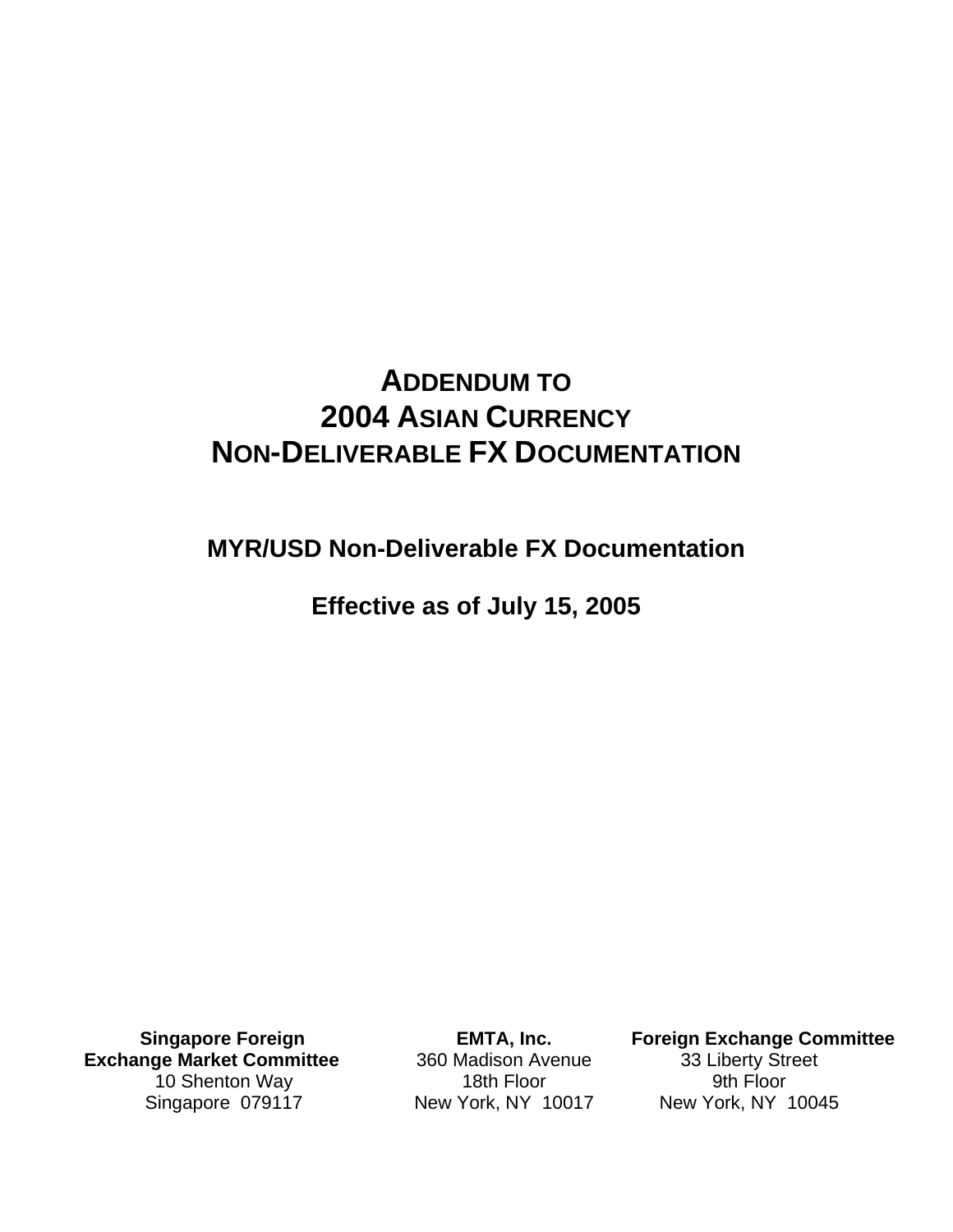## **Table of Contents**

| SFEMC, EMTA & FXC Template Terms for MYR/USD Non-Deliverable FX Transaction4 |  |
|------------------------------------------------------------------------------|--|
|                                                                              |  |
|                                                                              |  |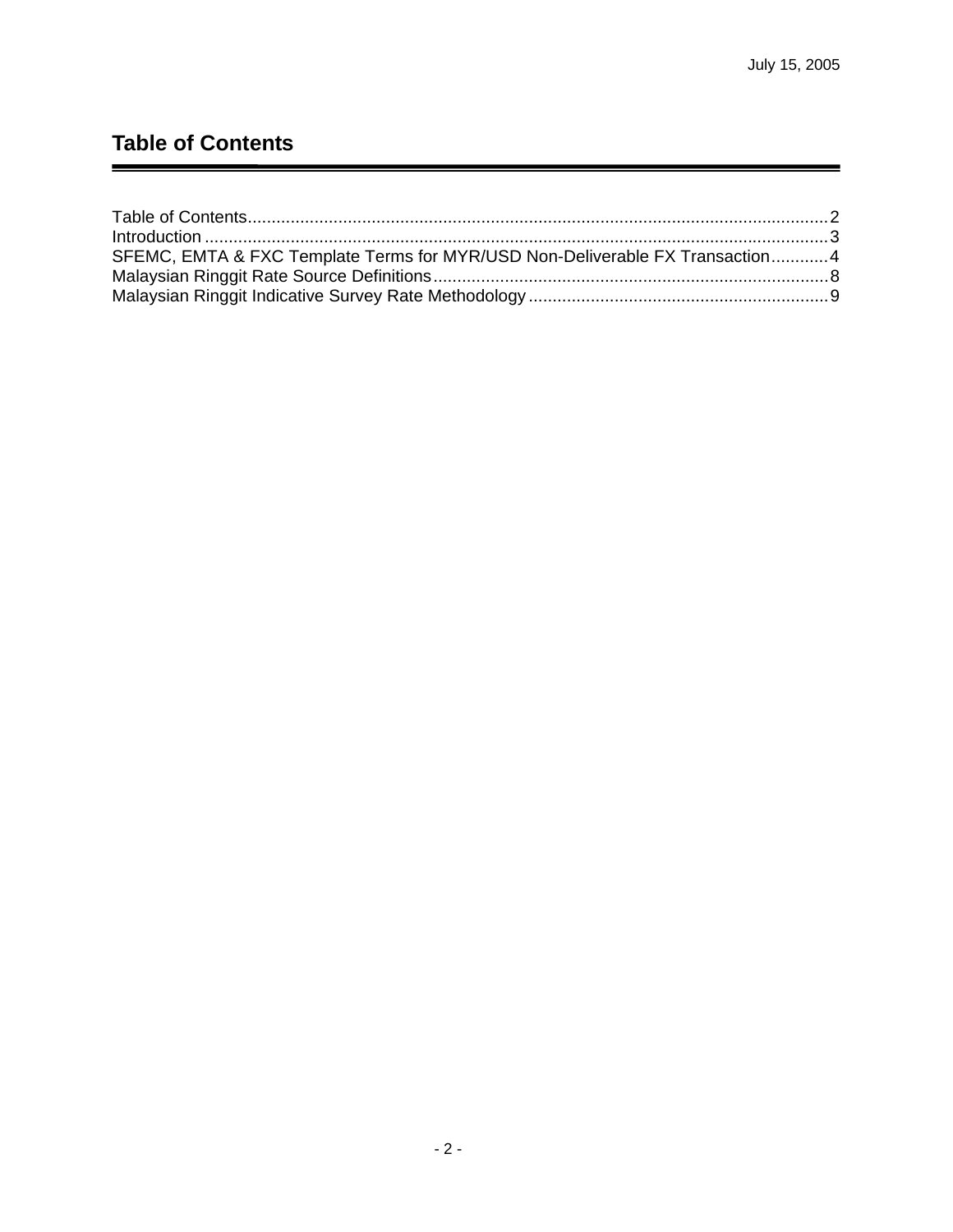#### **Introduction**

In 2004, the Singapore Foreign Exchange Market Committee (SFEMC), EMTA, Inc. (EMTA), and the Foreign Exchange Committee (FXC), acting as cosponsors, published updated template terms for non-deliverable foreign exchange (FX) transactions for six Asian currencies (the "2004 Templates"). Since the publication of the 2004 Templates, there has been a marked increase in activity in the market for Malaysian Ringgit (MYR)/U.S. Dollar (USD) non-deliverable FX transactions. As a result, a number of market participants recommended that the SFEMC, EMTA, and the FXC develop documentation for non-deliverable MYR/USD FX transactions for the benefit of the market. Up to this time, no documentation that would reduce documentation and settlement risk, generally promote sound market practice, and contribute to overall efficiency of the non-deliverable FX marketplace has been available for market participants to agree to on a bilateral basis.

Following a period of study and consultation, a working group recommended to the cosponsors the publication of terms for non-deliverable MYR/USD FX transactions that are substantially similar to the 2004 SFEMC, EMTA & FXC Template Terms for IDR/USD Non-Deliverable FX Transaction. The SFEMC, EMTA & FXC Template Terms for MYR/USD Non-Deliverable FX Transaction (the "MYR Template Terms") and related documentation represent another collaborative effort of the cosponsors and are supported by the Treasury Markets Forum of Hong Kong.

The MYR Template Terms incorporate a new primary rate source for a MYR/USD rate quote, based on a survey of offshore banks performed by the Association of Banks in Singapore. This survey is modeled closely on the survey developed for the IDR/USD rate quote. The new primary rate source definition, referred to as "MYR ABS" or "MYR01," has been added to Annex A of the 1998 FX and Currency Option Definitions in an amendment effective as of July 15, 2005. Telerate will carry the MYR/USD rate quote on its page 50157.

Like the 2004 Templates, the sole Disruption Event in the MYR Template Terms is Price Source Disruption. The Disruption Fallbacks featured in MYR Template Terms also follow the standard of the 2004 Templates. Specifically, the Disruption Fallbacks are Valuation Postponement, SFEMC MYR Indicative Survey Rate, Fallback Survey Valuation Postponement, and Calculation Agent Determination. A new SFEMC MYR Indicative Survey Rate Methodology, which closely resembles the methodologies for the other Asian currencies, has been published in conjunction with the MYR Template Terms. The *User's Guide 2004 Asian Currency Non-Deliverable FX Documentation* may be consulted for background information on these terms and the fallback survey methodologies.

Finally, carried over from the 2004 Templates into the MYR Template Terms are a 14-day Deferral Period for Unscheduled Holiday/Maximum Days of Postponement for Price Source Disruption, and a settlement convention of two Business Days, observing both Kuala Lumpur and Singapore Business Days for Valuation Date purposes.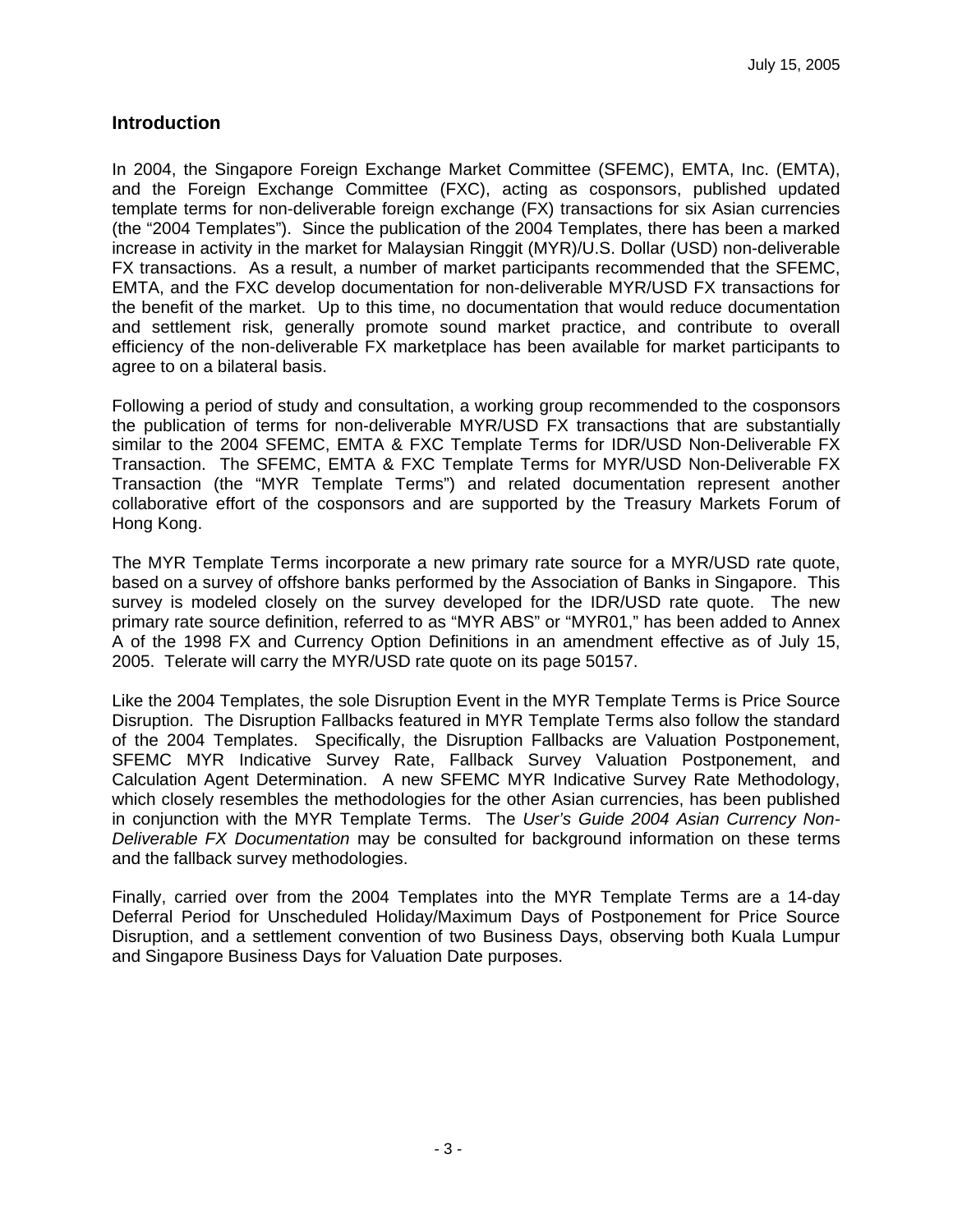#### **SFEMC, EMTA & FXC Template Terms for MYR/USD Non-Deliverable FX Transaction**

| <b>General Terms:</b>                                                        |                                                                                                                                                                                                                                                                                                                     |
|------------------------------------------------------------------------------|---------------------------------------------------------------------------------------------------------------------------------------------------------------------------------------------------------------------------------------------------------------------------------------------------------------------|
| Trade Date:                                                                  |                                                                                                                                                                                                                                                                                                                     |
| [Date of Annex A] <sup>1</sup> :                                             |                                                                                                                                                                                                                                                                                                                     |
| Reference Currency:                                                          | <b>MYR</b>                                                                                                                                                                                                                                                                                                          |
| [Notional Amount] <sup>2</sup> :                                             |                                                                                                                                                                                                                                                                                                                     |
| [Forward Rate] <sup>2</sup> :                                                |                                                                                                                                                                                                                                                                                                                     |
| [Reference Currency                                                          |                                                                                                                                                                                                                                                                                                                     |
| Notional Amount] <sup>2</sup> :                                              |                                                                                                                                                                                                                                                                                                                     |
| Reference Currency Buyer:                                                    |                                                                                                                                                                                                                                                                                                                     |
| <b>Reference Currency Seller:</b>                                            |                                                                                                                                                                                                                                                                                                                     |
| <b>Settlement Currency:</b>                                                  | U.S. Dollars                                                                                                                                                                                                                                                                                                        |
| <b>Settlement Date:</b>                                                      | [DATE CERTAIN], provided, however, that if<br>the Scheduled Valuation Date is adjusted in<br>accordance with the Following Business Day<br>Convention, then the Settlement Date shall<br>be as soon as practicable after the Valuation<br>Date, but in no event later than two Business<br>Days after such date.    |
| Settlement:                                                                  | Non-Deliverable                                                                                                                                                                                                                                                                                                     |
| <b>Settlement Rate Option:</b>                                               | MYR ABS $(MYR01)^3$                                                                                                                                                                                                                                                                                                 |
| <b>Valuation Date:</b>                                                       | [DATE CERTAIN] ("Scheduled Valuation<br>Date"), subject to adjustment in accordance<br>with<br>the<br>Preceding<br><b>Business</b><br>Day<br>Convention;<br>and<br>in the<br>event<br><b>of</b><br>an<br>Unscheduled Holiday, subject to adjustment<br>in accordance with the Following Business<br>Day Convention. |
| <b>Disruption Events:</b>                                                    |                                                                                                                                                                                                                                                                                                                     |
| <b>Price Source Disruption:</b>                                              | Applicable                                                                                                                                                                                                                                                                                                          |
| <b>Disruption Fallbacks:</b>                                                 |                                                                                                                                                                                                                                                                                                                     |
| 1. Valuation Postponement                                                    |                                                                                                                                                                                                                                                                                                                     |
| <b>Fallback Reference Price:</b><br>2.                                       | <b>SFEMC MYR Indicative Survey Rate</b><br>$(MYR02)^{4,5}$                                                                                                                                                                                                                                                          |
| <b>Fallback Survey</b><br>3.<br><b>Valuation Postponement</b>                |                                                                                                                                                                                                                                                                                                                     |
| <b>Calculation Agent</b><br>4.<br>Determination of<br><b>Settlement Rate</b> |                                                                                                                                                                                                                                                                                                                     |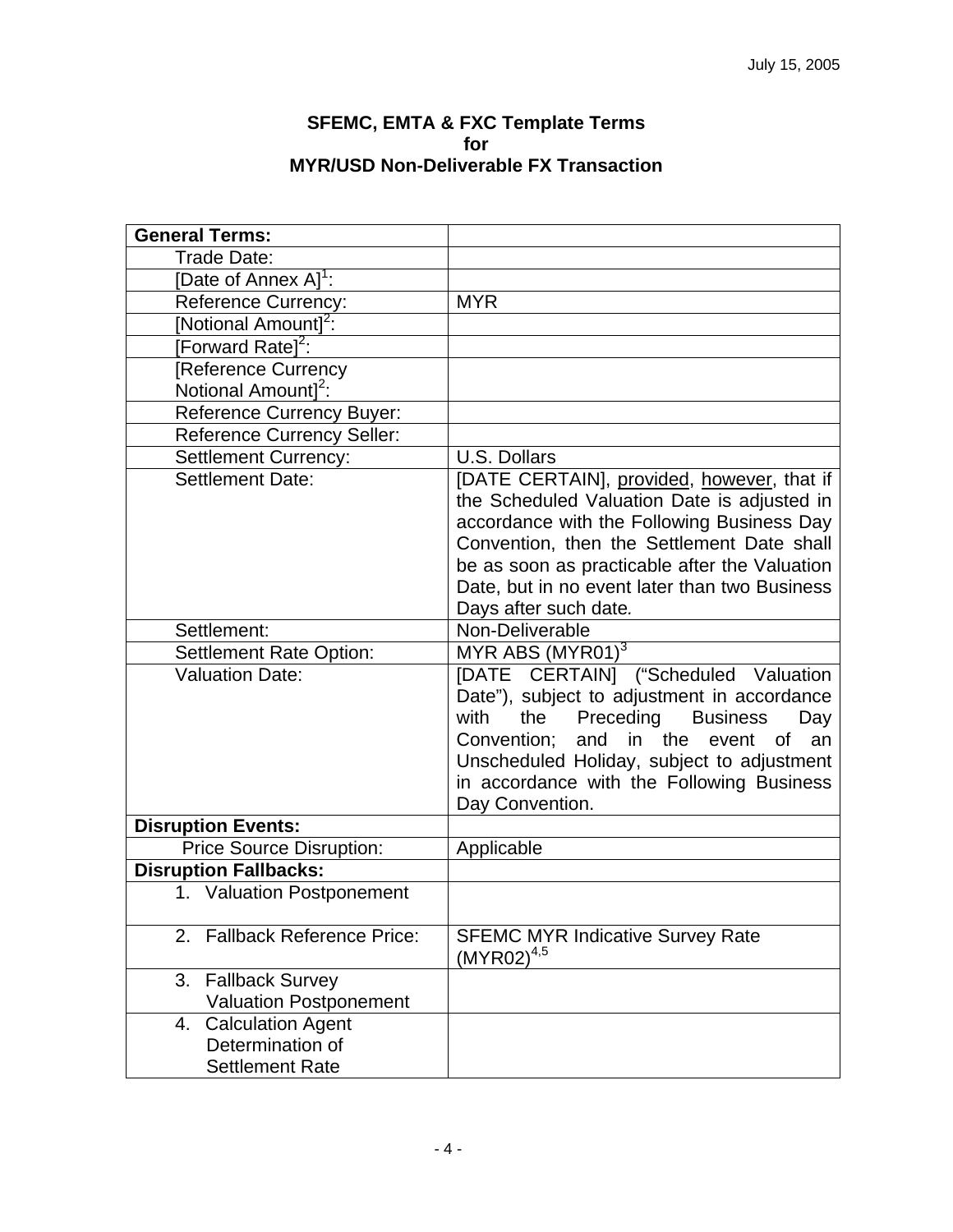| <b>Other Terms:</b>                                      |                                                                                                                                                                                                                                                                                                                                                                                                                                                                                                                                                                                                                                                                                                                                      |
|----------------------------------------------------------|--------------------------------------------------------------------------------------------------------------------------------------------------------------------------------------------------------------------------------------------------------------------------------------------------------------------------------------------------------------------------------------------------------------------------------------------------------------------------------------------------------------------------------------------------------------------------------------------------------------------------------------------------------------------------------------------------------------------------------------|
| "Unscheduled Holiday":                                   | "Unscheduled Holiday" means that a day is<br>not a Business Day and the market was not<br>aware of such fact (by means of a public<br>announcement or by reference to other<br>publicly available information) until a time later<br>than 9:00 a.m. local time in the Principal<br>Financial Center(s) of the Reference Currency<br>two Business Days prior to the Scheduled<br><b>Valuation Date.</b>                                                                                                                                                                                                                                                                                                                               |
| "Deferral Period" for<br><b>Unscheduled Holiday:</b>     | In the event the Scheduled Valuation Date<br>becomes subject to the Following Business<br>Day Convention, and if the Valuation Date<br>has not occurred on or before the 14 <sup>th</sup><br>day after<br>consecutive<br>the<br>Scheduled<br>Valuation Date (any such period being a<br>"Deferral Period"), then the next day after the<br>Deferral Period that would have been a<br>Business Day but for the Unscheduled<br>Holiday, shall be deemed to be the Valuation<br>Date.                                                                                                                                                                                                                                                   |
| "Valuation Postponement"<br>for Price Source Disruption: | "Valuation Postponement"<br>means,<br>for<br>purposes of obtaining a Settlement Rate, that<br>the Spot Rate will be determined on the<br>Business Day first succeeding the day on<br>which the Price Source Disruption ceases to<br>exist, unless the Price Source Disruption<br>continues to exist (measured from the date<br>that, but for the occurrence of the Price<br>Source Disruption, would have been the<br>Valuation Date) for a consecutive number of<br>calendar days equal to the Maximum Days of<br>Postponement. In such event, the Spot Rate<br>will be determined on the next Business Day<br>after the Maximum Days of Postponement in<br>accordance<br>with<br>the<br>next<br>applicable<br>Disruption Fallback. |
| "Fallback Survey Valuation<br>Postponement":             | "Fallback Survey Valuation Postponement"<br>means that, in the event that the Fallback<br>Reference Price is not available on or before<br>the 3 <sup>rd</sup> Business Day (or day that would have<br>been a Business Day but for an Unscheduled<br>Holiday) succeeding the end of either (i)<br>Valuation Postponement for Price Source<br>Disruption,<br>Deferral<br>(ii)<br>Period<br>for                                                                                                                                                                                                                                                                                                                                        |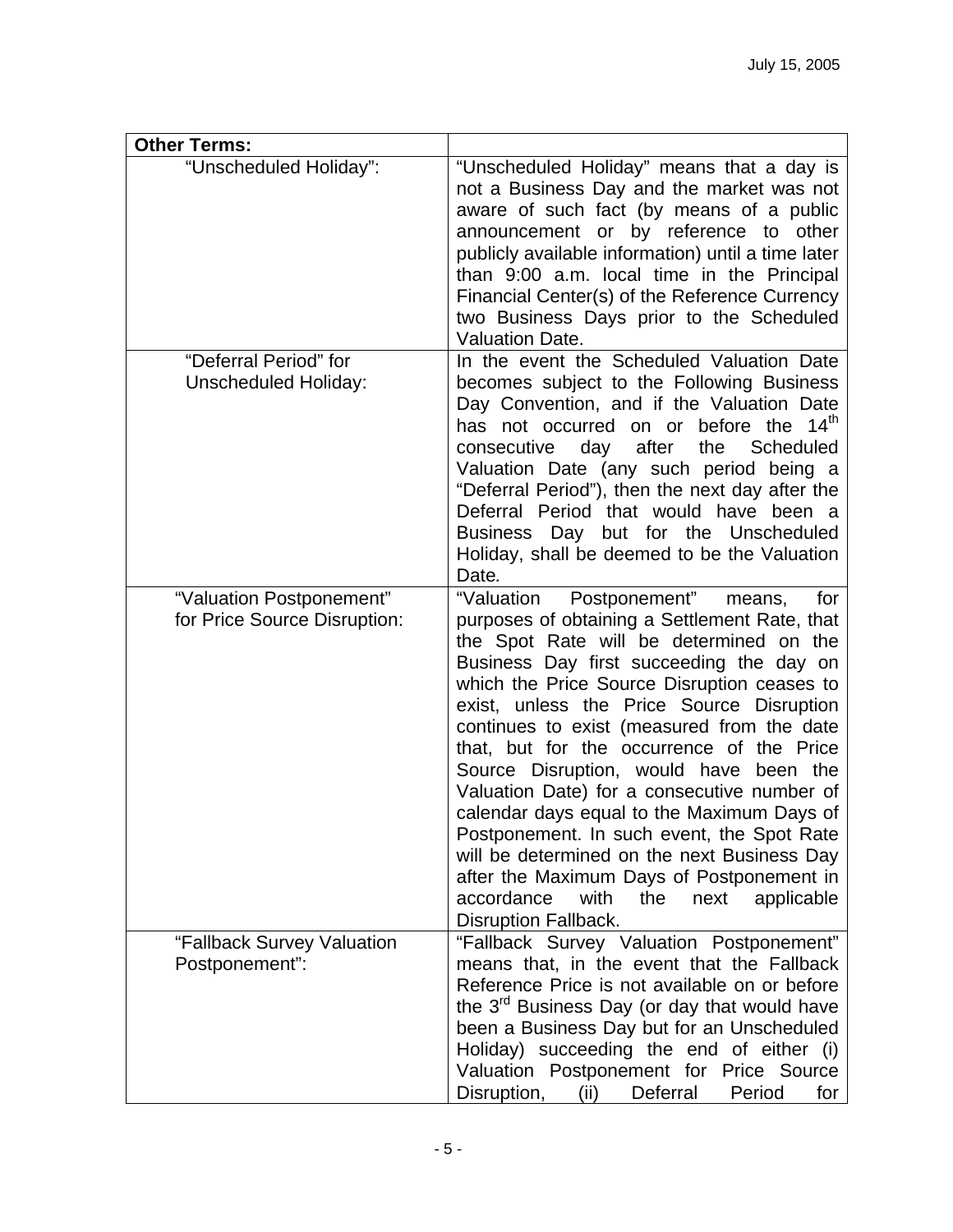|                                                               | Unscheduled Holiday, or (iii) Cumulative<br>Events, then the Settlement Rate will be<br>determined in accordance with the next<br>applicable Disruption Fallback on such day.<br>For the avoidance of doubt, Cumulative<br>Events, if applicable, does not preclude<br>postponement of valuation in accordance with<br>this provision.                                                                                                                                                                                                                                                                                                                                                                                                                                                                                                                                                                                                                                                                  |
|---------------------------------------------------------------|---------------------------------------------------------------------------------------------------------------------------------------------------------------------------------------------------------------------------------------------------------------------------------------------------------------------------------------------------------------------------------------------------------------------------------------------------------------------------------------------------------------------------------------------------------------------------------------------------------------------------------------------------------------------------------------------------------------------------------------------------------------------------------------------------------------------------------------------------------------------------------------------------------------------------------------------------------------------------------------------------------|
| <b>Cumulative Events:</b>                                     | Except as provided below, in no event shall<br>the total number of consecutive calendar days<br>during which either (i) valuation is deferred<br>due to an Unscheduled Holiday, or (ii) a<br>Valuation Postponement shall occur (or any<br>combination of (i) and (ii)), exceed<br>14<br>consecutive calendar days in the aggregate.<br>Accordingly, (x) if, upon the lapse of any such<br>14-day period, an Unscheduled Holiday shall<br>have occurred or be continuing on the day<br>following such period that otherwise would<br>have been a Business Day, then such day<br>shall be deemed to be a Valuation Date, and<br>(y) if, upon the lapse of any such 14-day<br>period, a Price Source Disruption shall have<br>occurred or be continuing on the day following<br>such period on which the Spot Rate otherwise<br>determined, then<br>Valuation<br>would<br>be<br>Postponement shall not apply and the Spot<br>Rate shall be determined in accordance with<br>the next Disruption Fallback. |
| Maximum Days of<br>Postponement:                              | 14 calendar days                                                                                                                                                                                                                                                                                                                                                                                                                                                                                                                                                                                                                                                                                                                                                                                                                                                                                                                                                                                        |
| <b>Relevant City for Business Day</b><br>for Valuation Date:  | Kuala Lumpur and Singapore                                                                                                                                                                                                                                                                                                                                                                                                                                                                                                                                                                                                                                                                                                                                                                                                                                                                                                                                                                              |
| <b>Relevant City for Business Day</b><br>for Settlement Date: | <b>New York</b>                                                                                                                                                                                                                                                                                                                                                                                                                                                                                                                                                                                                                                                                                                                                                                                                                                                                                                                                                                                         |
| Calculation Agent: <sup>6</sup>                               |                                                                                                                                                                                                                                                                                                                                                                                                                                                                                                                                                                                                                                                                                                                                                                                                                                                                                                                                                                                                         |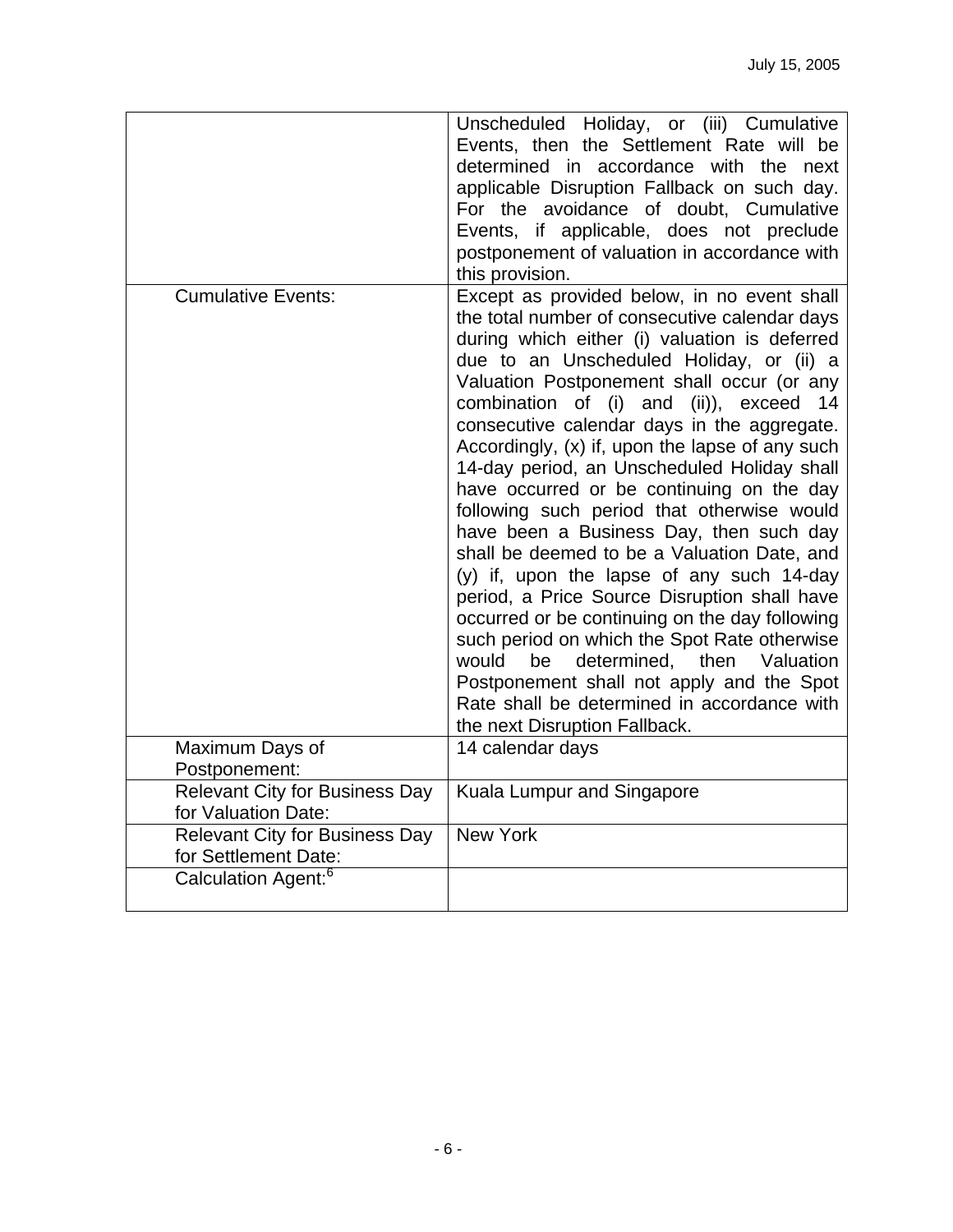### **ENDNOTES**

- $1$  Include only if parties wish to modify the presumption that Annex A is incorporated as amended through the Trade Date.
- <sup>2</sup> Parties must specify either (a) a Notional Amount and a Reference Currency Notional Amount or (b) a Forward Rate and either a Notional Amount or a Reference Currency Notional Amount.
- $3$  The MYR ABS (MYR01) Rate is published at approximately 11:30 a.m. Singapore time on the Valuation Date.
- <sup>4</sup> The SFEMC MYR Indicative Survey Rate is determined pursuant to the SFEMC MYR Indicative Survey Rate Methodology dated July 15, 2005.
- 5 A party may wish to include the following additional provision if such party is or may be a participant in the SFEMC MYR Indicative Survey:

[Quoting Dealer Disclaimer:]

The parties acknowledge that one or both parties to this Transaction acting directly or through a branch or an affiliate may be requested to provide a quotation or quotations from time to time for the purpose of determining the SFEMC MYR Indicative Survey Rate and such quotation may affect, materially or otherwise, the settlement of the Transaction.

6 The following may be applicable for inter-dealer trades where parties agree to be Joint Calculation Agents:

Calculation Agents: Party A and Party B

If the parties are unable to agree on a determination within one Business Day, each party agrees to be bound by the determination of an independent leading dealer in Reference Currency/Settlement Currency Transactions not located in the Reference Currency jurisdiction ("independent leading dealer"), mutually selected by the parties, who shall act as the substitute Calculation Agent, with the fees and expenses of such substitute Calculation Agent (if any) to be met equally by the parties. If the parties are unable to agree on an independent leading dealer to act as substitute Calculation Agent, each party shall select an independent leading dealer and such independent dealers shall agree on an independent third party who shall be deemed to be the substitute Calculation Agent.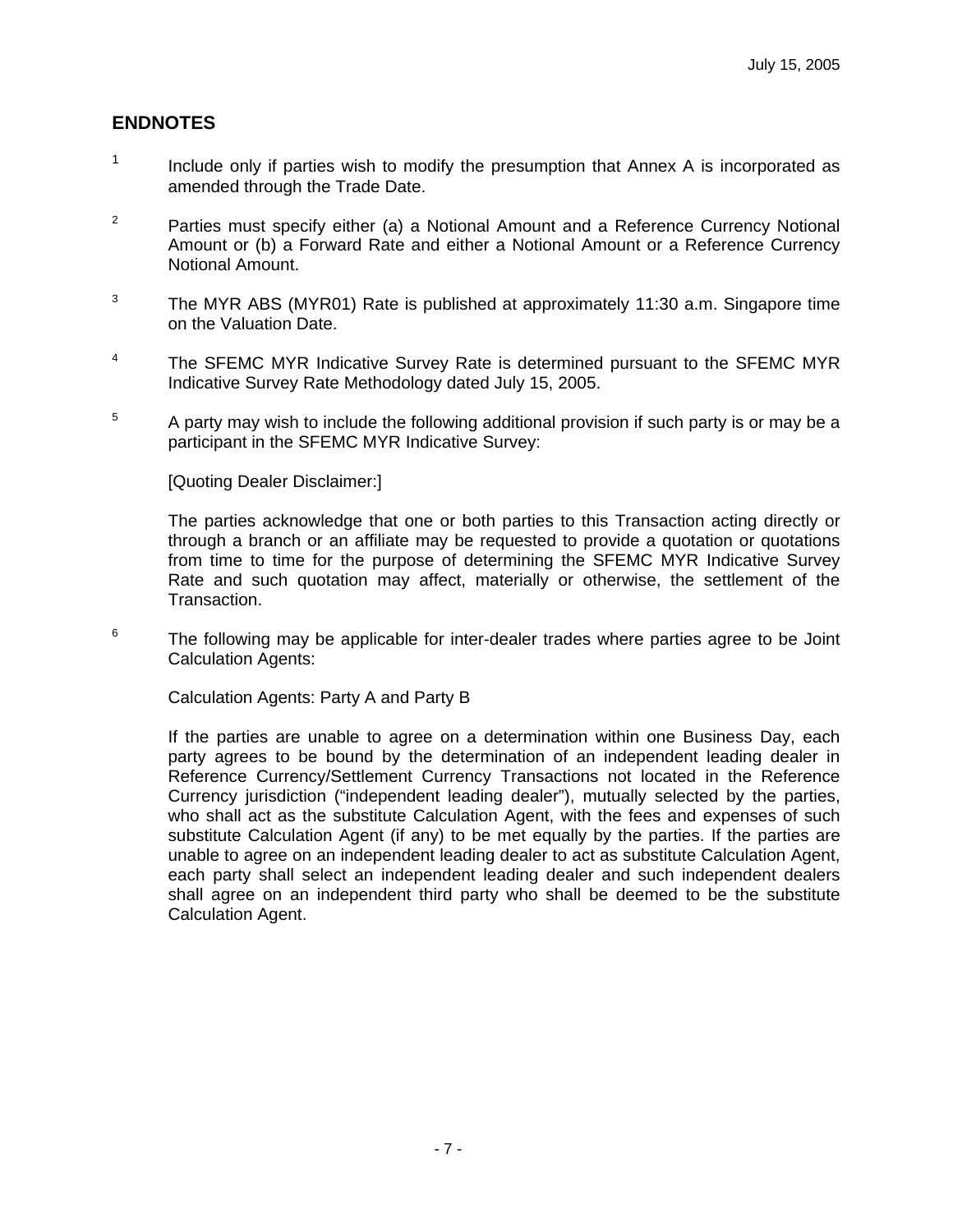## **Malaysian Ringgit Rate Source Definitions**

Effective as of July 15, 2005, Annex A of the 1998 FX and Currency Option Definitions (the "1998 Definitions") is amended to add a new Section 4.5(a)(vi) as follows:

(A) "MYR ABS" or "MYR01" each means that the Spot Rate for a Rate Calculation Date will be the Malaysian Ringgit/U.S. Dollar spot rate at 11:00 a.m., Singapore time, expressed as the amount of Malaysian Ringgit per one U.S. Dollar, for settlement in two Business Days, reported by the Association of Banks in Singapore, which appears on the Telerate Page 50157 to the right of the caption "Spot" under the column "MYR" at approximately 11:30 a.m., Singapore time, on that Rate Calculation Date.

(B) "SFEMC MYR INDICATIVE SURVEY RATE" or "MYR02" each means that the Spot Rate for a Rate Calculation Date will be the Malaysian Ringgit/U.S. Dollar Specified Rate for U.S. Dollars, expressed as the amount of Malaysian Ringgit per one U.S. Dollar, for settlement in two Business Days, as published on SFEMC's website (www.sfemc.org) at approximately 3:30 p.m., Singapore time, or as soon thereafter as practicable, on such Rate Calculation Date. The Spot Rate will be calculated by SFEMC (or a service provider SFEMC may select in its sole discretion) pursuant to the SFEMC MYR Indicative Survey Methodology (which means a methodology, dated as of July 15, 2005, as amended from time to time, for a centralized industry-wide survey of financial institutions that are active participants in the Malaysian Ringgit/U.S. Dollar markets for the purpose of determining the SFEMC MYR Indicative Survey Rate).

#### *Practitioner's Notes:*

- *"MYR ABS" or "MYR01" each refers to a rate reported by the Association of Banks in Singapore ("ABS"), which is derived from a poll of offshore banks based on their perception of onshore rates as of 11:00 a.m., Singapore time. Telerate displays this rate at approximately 11:30 a.m., Singapore time. The ABS polling procedures for MYR allow for corrections to be made to a reported rate up to one hour from the time it is reported. Accordingly, in the event of any correction to the displayed rate, practitioners should consult Section 4.7(a) of Annex A. Section 4.7(a) provides that a Spot Rate based on information obtained from Telerate will be subject to any corrections subsequently displayed by Telerate within one hour of the time when a rate is first displayed by Telerate.*
- *Parties that specify in confirmations that a particular version of Annex A applies to their trades should reference Annex A effective as of July 15, 2005, if they desire to incorporate any or all of the new Malaysian Ringgit rate source definitions into their trades. If parties do not specify in their confirmations a particular version of Annex A, the above Malaysian Ringgit rate source definitions will apply to trades that incorporate the 1998 Definitions and have a trade date on or after July 15, 2005.*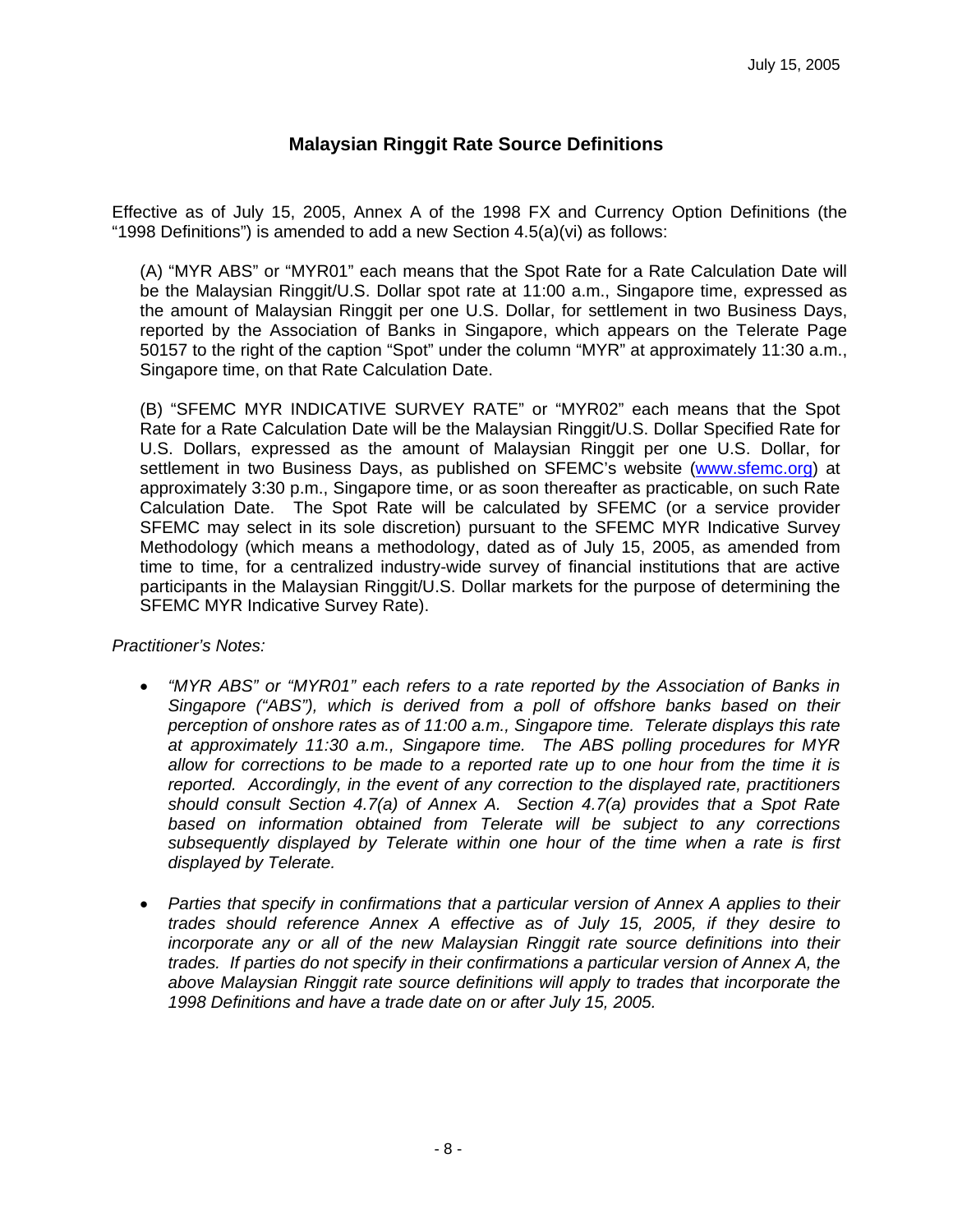## **Singapore Foreign Exchange Market Committee ("SFEMC") Malaysian Ringgit Indicative Survey Rate Methodology Dated as of July 15, 2005**

Capitalized terms not defined below are defined in the 1998 FX and Currency Option Definitions as published by the International Swaps and Derivatives Association, EMTA, Inc., and the Foreign Exchange Committee, or in the SFEMC, EMTA & FXC Template Terms for MYR/USD Non-Deliverable FX Transaction.

- I. The SFEMC MYR Indicative Survey
- Commencing the MYR Indicative Survey: SFEMC (itself or through a service provider SFEMC will select in its sole discretion) will conduct a survey of financial institutions for the purpose of determining the SFEMC MYR Indicative Survey Rate, beginning at 11:00 a.m. (Singapore time) or as soon thereafter as practicable on a Business Day in both Kuala Lumpur and Singapore (or a calendar day that would have been a Business Day but for an Unscheduled Holiday), following any 14-calendar-day period during which valuation is deferred or postponed (or both).
- Polled Banks: For purposes of determining the MYR Indicative Survey Rate for a Valuation Date, SFEMC (itself or through a service provider) will survey financial institutions that are active participants in the MYR/U.S. Dollar market (each, a "Participating Bank") and included in a current list of Participating Banks published on the SFEMC's website (www.sfemc.org) (the "Publication Site"). Only one office of each financial institution will be included as a Participating Bank in each MYR Indicative Survey.
- Survey Question: Each Participating Bank will be asked to provide its reasonable judgment of what is (or, in the case of an Unscheduled Holiday, would be) the current prevailing free market MYR spot rate (bid-offer pair) for a standard size MYR/U.S. Dollar wholesale financial transaction for same-day settlement in the Kuala Lumpur marketplace on the Valuation Date. In arriving at this indicative quotation, each Participating Bank will be directed to take such factors into consideration as it deems appropriate, which factors may (but need not) include any or all of the following: the spot rate(s) implied in the offshore nondeliverable foreign exchange market for MYR/U.S. Dollar transactions; the spot rate implied by any other financial market transactions (to the extent that such other financial markets are open for business); the spot rate used in connection with any commercial transactions for goods or services from offshore suppliers or providers; any existing rate for trade finance transactions; and any other existing unofficial rate for MYR/U.S. Dollar transactions (commercial or otherwise).
- II. Use of Survey Results
- SFEMC (itself or through a service provider) will determine the mid-point of each bid-offer pair. The arithmetic mean of the mid-points will be used to determine the MYR Indicative Survey Rate, rounded to the fourth decimal point as described below.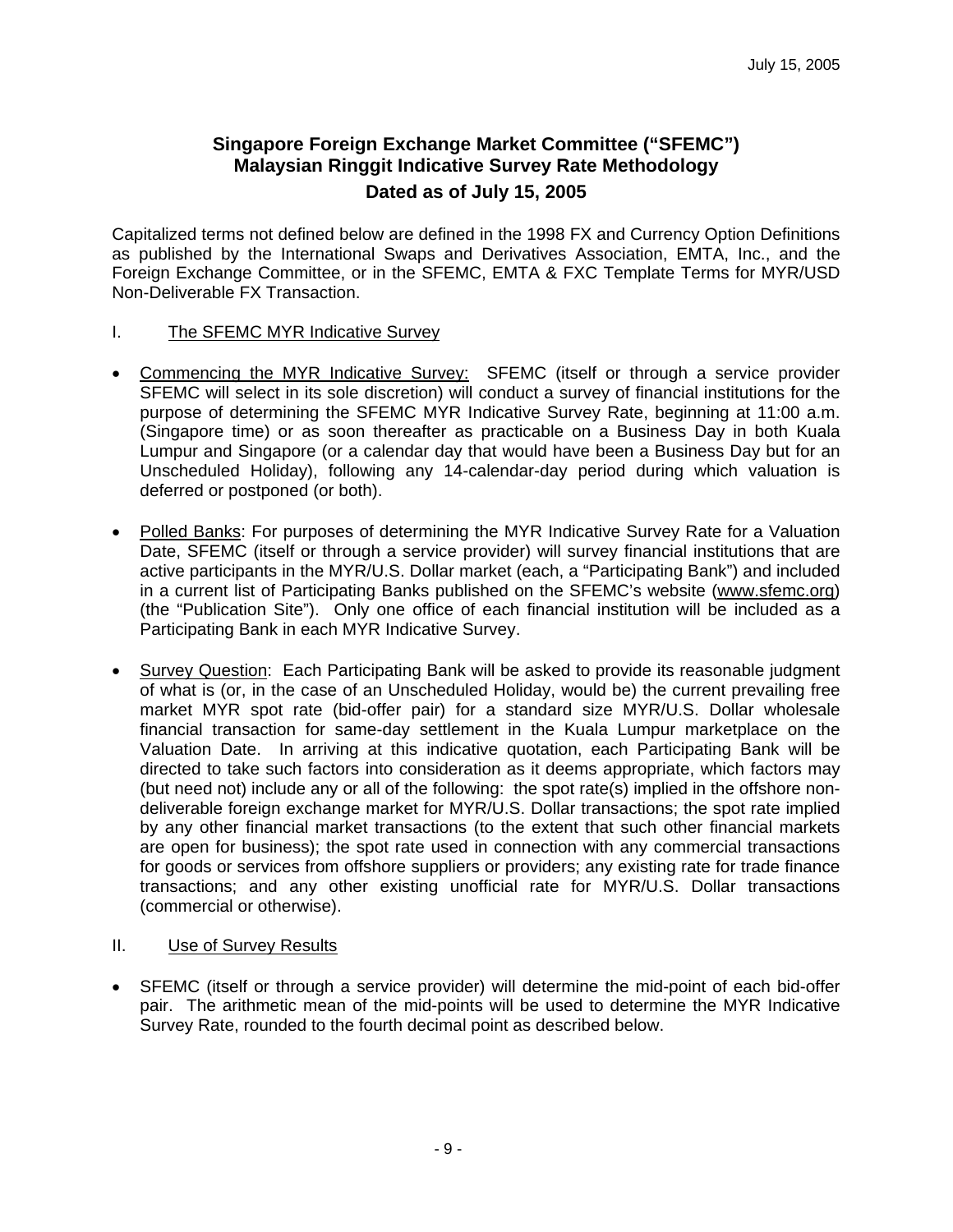- If the MYR Indicative Survey results in 21 or more responses, then the 4 highest and 4 lowest mid-points will be eliminated, and the arithmetic mean of the remaining mid-points will be computed and will constitute the MYR Indicative Survey Rate for such Valuation Date. For purposes of eliminating the 4 highest and 4 lowest mid-points, if more than 4 mid-points have the same highest value or lowest value, then only 4 such mid-points will be eliminated.
- If the MYR Indicative Survey results in less than 21 but 11 or more responses, then the 2 highest and 2 lowest mid-points will be eliminated, and the arithmetic mean of the remaining mid-points will be computed and will constitute the MYR Indicative Survey Rate for such Valuation Date. For purposes of eliminating the 2 highest and 2 lowest mid-points, if more than 2 mid-points have the same highest value or lowest value, then only 2 such mid-points will be eliminated.
- If the MYR Indicative Survey results in less than 11 but 8 or more responses, then the highest and the lowest mid-points will be eliminated and the arithmetic mean of the remaining mid-points will be computed and will constitute the MYR Indicative Survey Rate for such Valuation Date. For purposes of eliminating the highest and lowest mid-points, if more than 1 mid-point has the same highest value or lowest value, then only 1 such midpoint will be eliminated.
- If the MYR Indicative Survey results in less than 8 but 5 or more responses, then no midpoints will be eliminated and the arithmetic mean of all mid-points will be computed and will constitute the MYR Indicative Survey Rate for such Valuation Date.
- Quotes will be provided to the fourth decimal point (e.g., 1.0000).

#### III. Insufficient Responses

- If the MYR Indicative Survey results in less than 5 responses from Participating Banks ("Insufficient Responses"), no MYR Indicative Survey Rate will be available for the relevant Valuation Date. The next MYR Indicative Survey will take place on the next succeeding Business Day in both Kuala Lumpur and Singapore (or calendar day that would have been a Business Day but for an Unscheduled Holiday), subject to Section V below.
- IV. MYR Indicative Survey Rate Publication
- The MYR Indicative Survey Rate will be published on the Publication Site at 3:30 p.m. (Singapore time), or as soon thereafter as practicable.
- As soon as it is determined that the MYR Indicative Survey will result in Insufficient Responses, a notice that no MYR Indicative Survey Rate is available for the Valuation Date will be published on the Publication Site.
- The response of each Participating Bank to the Indicative Survey (bid-offer pair) will be available on the Publication Site at 9:00 a.m. (Singapore time) on the first Business Day in both Kuala Lumpur and Singapore (or calendar day that would have been a Business Day but for an Unscheduled Holiday) following the Business Day on which the relevant MYR Indicative Survey Rate is published, or as soon thereafter as practicable.